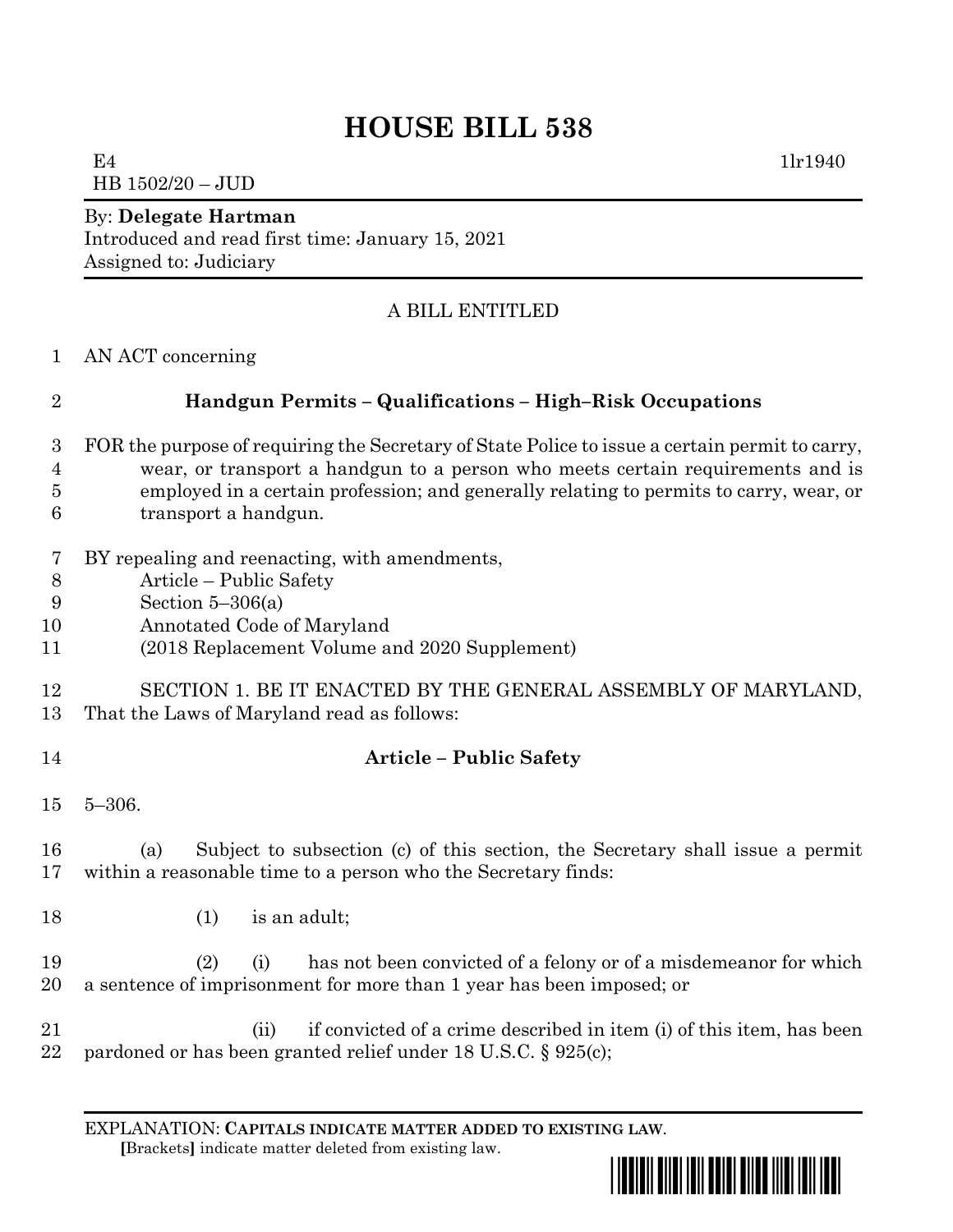**HOUSE BILL 538**

 (3) has not been convicted of a crime involving the possession, use, or distribution of a controlled dangerous substance;

 (4) is not presently an alcoholic, addict, or habitual user of a controlled dangerous substance unless the habitual use of the controlled dangerous substance is under legitimate medical direction;

 (5) except as provided in subsection (b) of this section, has successfully completed prior to application and each renewal, a firearms training course approved by the Secretary that includes:

 (i) 1. For an initial application, a minimum of 16 hours of instruction by a qualified handgun instructor; or

 2. for a renewal application, 8 hours of instruction by a qualified handgun instructor;

- (ii) classroom instruction on:
- 14 1. State firearm law;
- 2. home firearm safety; and
- 3. handgun mechanisms and operation; and
- (iii) a firearms qualification component that demonstrates the applicant's proficiency and use of the firearm; and
- (6) based on an investigation:

20 (i) has not exhibited a propensity for violence or instability that may reasonably render the person's possession of a handgun a danger to the person or to another; and

 (ii) **1.** has good and substantial reason to wear, carry, or transport a handgun, such as a finding that the permit is necessary as a reasonable precaution against apprehended danger**; OR**

 **2. IS EMPLOYED AS: A. A CORRECTIONAL OFFICER; B. A PAROLE AND PROBATION OFFICER; C. A FIREFIGHTER;**